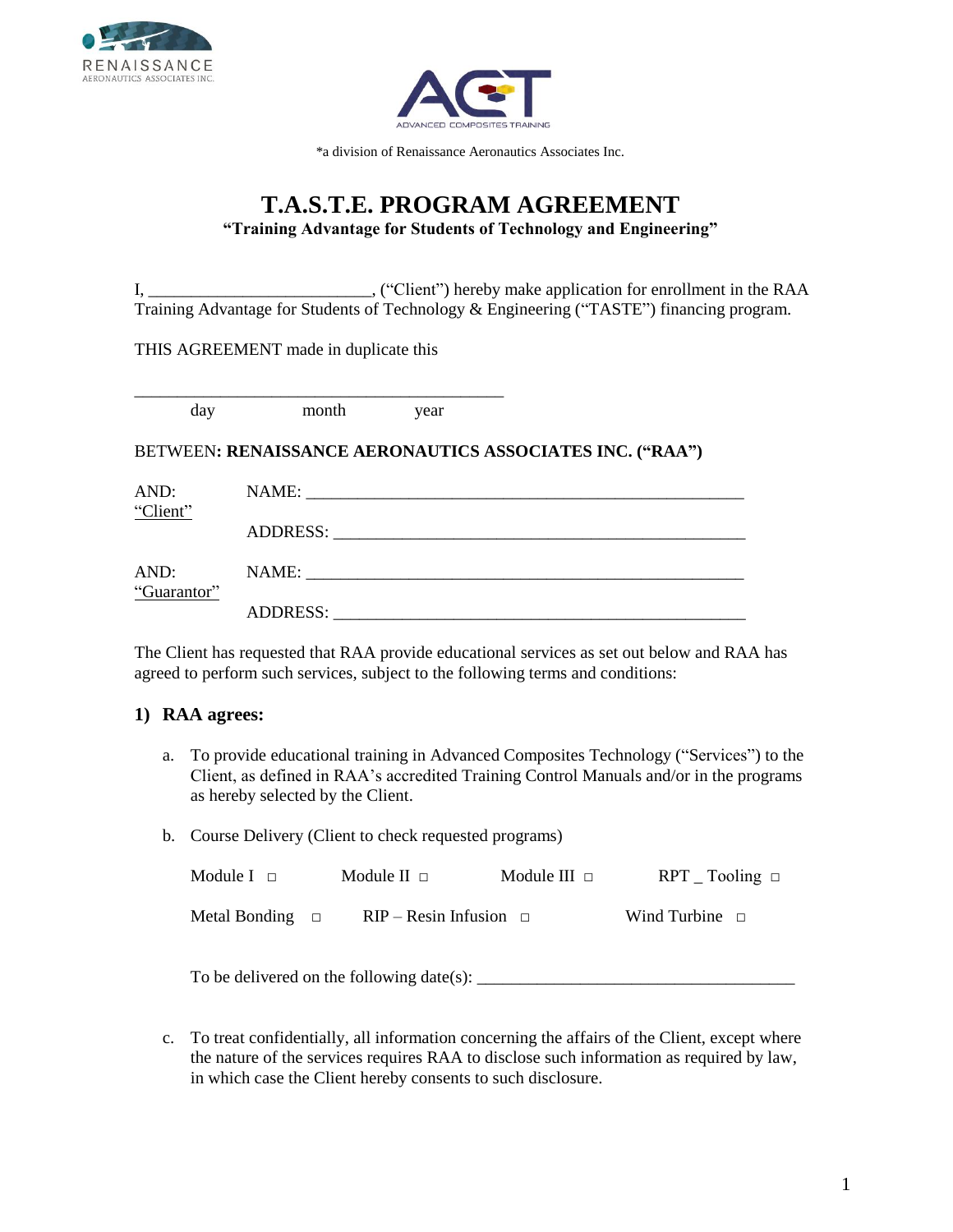

### **2) The Client agrees:**

- a. **FEES:** To pay RAA financial compensation for the delivery of the services, in the amount and in the manner provided for in the following schedule:
	- i. Upon registration for any individual Module or combination thereof, a nonrefundable deposit in the amount of \$100.00 in Canadian Dollars.
	- ii. Upon attending the first day of the first program the Client will deliver to RAA an amount equal to 50% (fifty percent) of the total fee for the training requested. In addition, a set of 6 (six) post-dated cheques drawn upon the Client's personal bank account, for the amount of six equalized monthly payments of the outstanding balance owing by the Client to RAA.
	- iii. Each cheque will be post-dated for payment on the first day of the month following the date at which training commenced.
- b. For this agreement, the Client agrees to submit cheques for payment, in Canadian Dollars, for the total sum of \$
	- i. A cheque in the amount of \$\_\_\_\_\_\_\_\_\_\_\_\_ (50% of total sum) and
	- ii. Six  $(6)$  cheques in the amount of  $\frac{8}{2}$  (remaining 50% divided by 6) each, post-dated for the first day of each month commencing the first of the month following the month in which the training occurred.
- c. The Client and the Guarantor agree to unconditionally indemnify, hold harmless and waive all claims against RAA Inc., its Officers and Employees, contract personnel and assigns, for any loss, cost or damage of whatsoever nature or kind, arising from, or in relation to, or in connection with this agreement and the training services.

Client Initials: \_\_\_\_\_\_\_\_\_\_

Guarantor Initials: \_\_\_\_\_\_\_\_

### **3) The Guarantor agrees:**

- a. **FEES:** In the event that the Client defaults on any payment of the monthly fees as a result of insufficient funds or for any reason of whatsoever nature or kind, to immediately provide payment in full on the entire balance of the amount owing to RAA by the Client.
- b. That the Guarantor shall make payment forthwith by certified cheque to RAA Inc. in the event of a payment default as described in (a) above.
- c. To unconditionally indemnify, hold harmless and waive all claims against RAA, its Officers and Employees, contract personnel and assigns, for any loss, cost or damage of whatsoever nature or kind, arising from, or in relation to, or in connection with this agreement and the training services provided.

Guarantor Initials: \_\_\_\_\_\_\_\_\_\_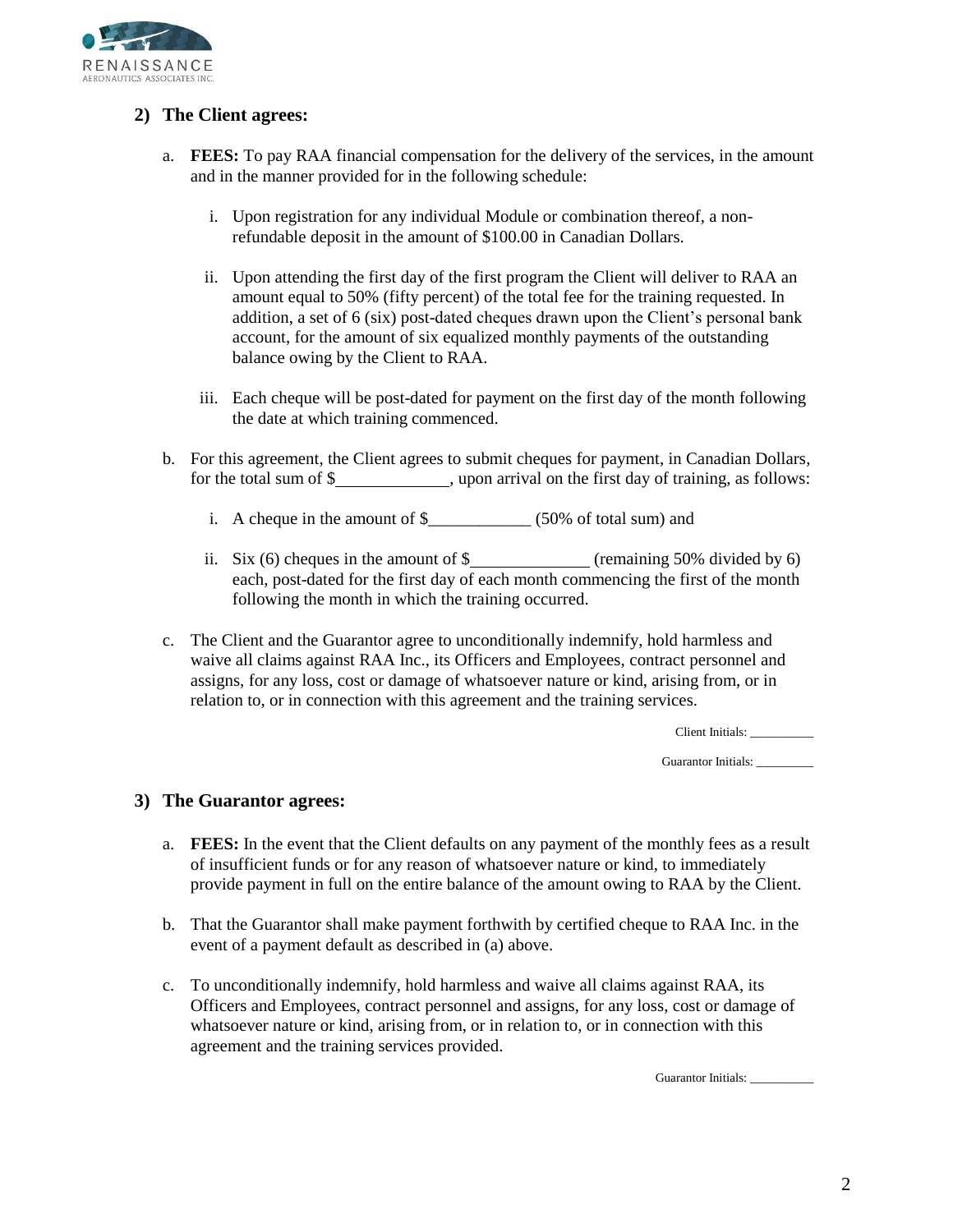

### **4) RAA, the Client and the Guarantor agree:**

a. That RAA shall be free to make whatever financial/credit checks or contacts in the financial or business community as RAA may consider as necessary in the circumstances, to facilitate the provision of the services and the fulfillment of this agreement. The Client and the Guarantor hereby consent unconditionally for RAA to perform these credit checks.

Client Initials: \_\_\_\_\_\_\_\_\_\_

Guarantor Initials:

#### **5) RAA and the Client agree:**

- a. That either party may terminate this agreement prior to the commencement of the services, upon written notice to each other. In the event of such termination, the Client shall forthwith pay to RAA such costs as may be established by RAA, acting reasonably, for any and all debts incurred on the behalf of the Client, to the date of receipt of such notice.
- b. That the Client and Guarantor may not terminate this agreement once the delivery of the training services have commenced. In the event of such early withdrawal from the training services by the Client, the Client shall forthwith pay to RAA such fees as may be established by RAA, acting reasonably, up to and inclusive of the full fees applied to the training services or for the services rendered to the date of receipt of such notice.

Client Initials:

#### **6) Program Eligibility:**

a. To qualify for financing of RAA services under the T.A.S.T.E. Program, the Client declares that the person receiving the training services are:

(Client to check all applicable boxes )

- i.  $\Box$  A Canadian Citizen (or a person of Landed Immigrant Status residing permanently in Canada) of the age of majority (this requirement is mandatory for the terms of this agreement) AND
- ii.  $\Box$  A student enrolled in a program of full-time studies at a Canadian educational institution of secondary or post- secondary studies or has graduated from same within the past 6 months from the date of this agreement OR
- iii.  $\Box$  A student enrolled in a program of part-time studies at a Canadian educational institution of secondary or post-secondary studies or has graduated from same within the past 6 months from the date of this agreement OR
- iv.  $\Box$  Is presently engaged in part-time or full-time employment as an apprentice technician in an industry that utilizes composite materials technologies.

Client Initials:

**7) This agreement constitutes the entire understanding between the parties and nothing else is implied or promised.**

Client Initials:

Guarantor Initials: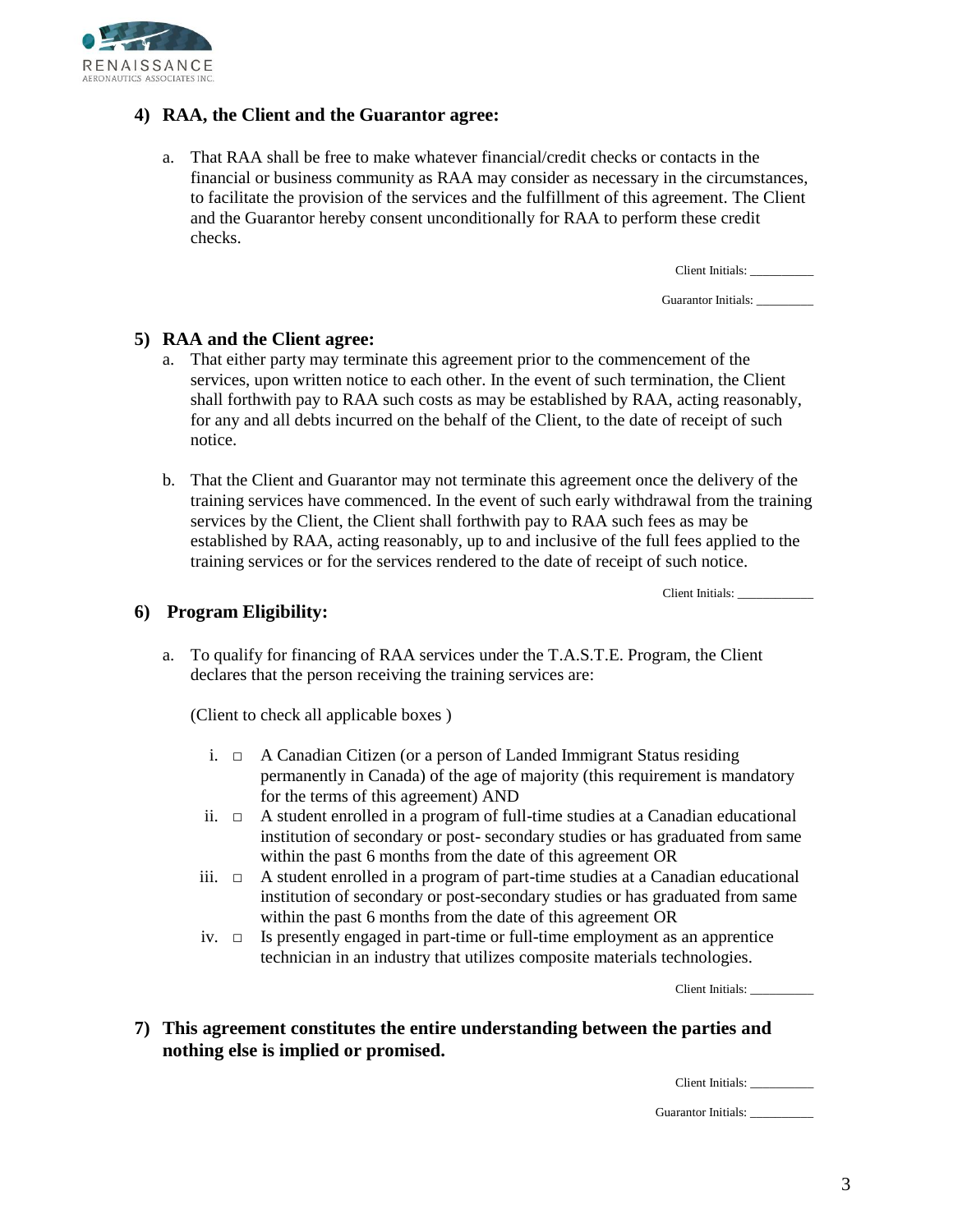

### **8) This agreement shall inure to the benefit of and be binding upon the parties hereto and their respective hires, executors, administrators, successors and assigns.**

THIS AGREEMENT SIGNED THIS

\_\_\_\_\_\_\_\_\_\_\_\_\_\_\_\_\_\_\_\_\_\_\_\_\_\_\_\_\_\_\_\_\_\_\_\_\_\_\_\_\_\_\_\_

\_\_\_\_\_\_\_\_\_\_\_\_\_\_\_\_\_\_\_\_\_\_\_\_\_\_\_\_\_\_\_\_\_\_\_\_\_\_\_\_\_\_\_\_

\_\_\_\_\_\_\_\_\_\_\_\_\_\_\_\_\_\_\_\_\_\_\_\_\_\_\_\_\_\_\_\_\_\_\_\_\_\_\_\_\_\_\_\_

day month year

**Name of Client (print)** 

FOR: RENAISSANCE AERONAUTICS<br>ASSOCIATES INC.

**Signature** 

Name of Guarantor (print)

\_\_\_\_\_\_\_\_\_\_\_\_\_\_\_\_\_\_\_\_\_\_\_\_\_\_\_\_\_\_\_\_\_\_\_\_\_\_\_\_\_\_\_\_ **TITLE** 

Signature